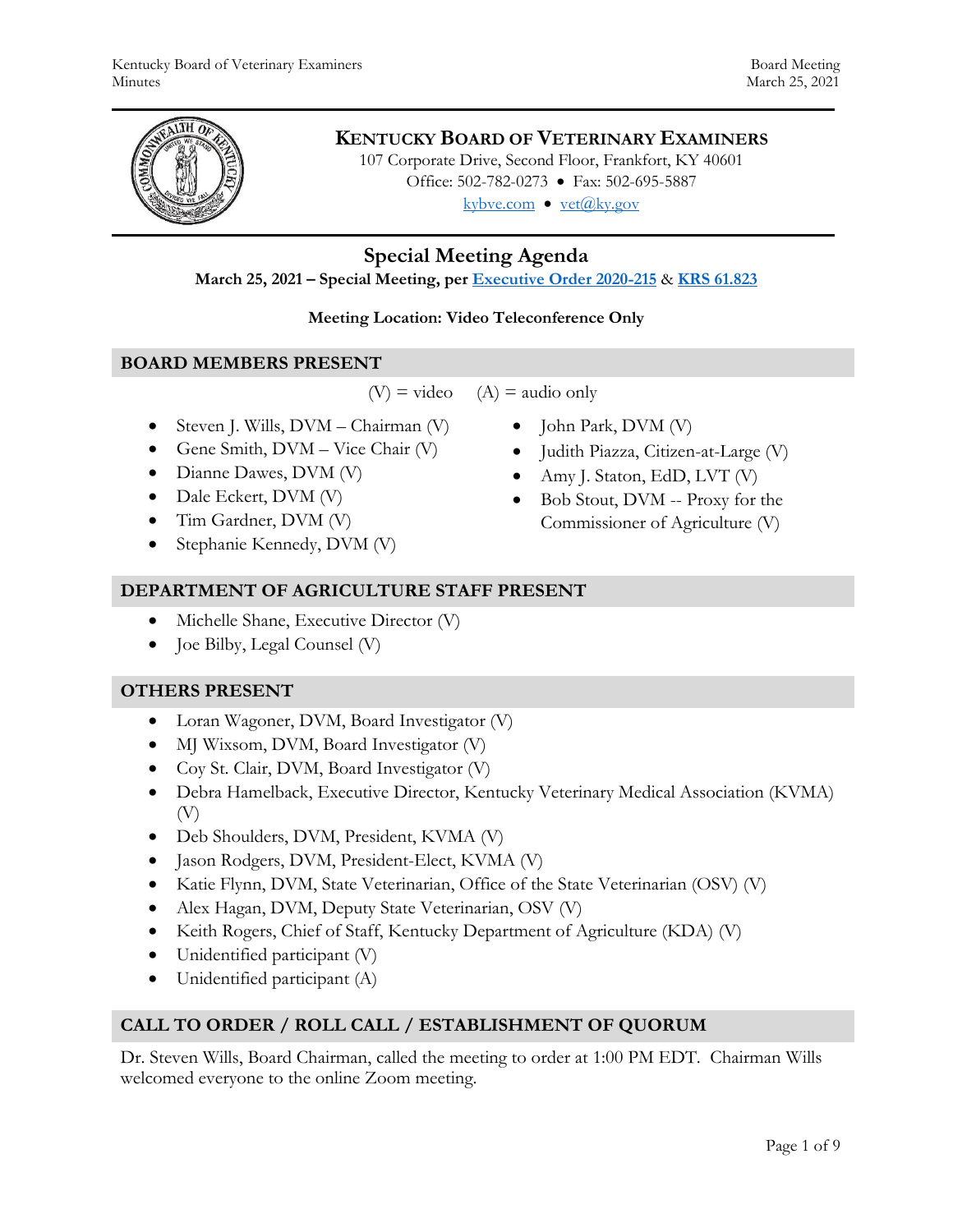Kentucky Board of Veterinary Examiners **Board Meeting** Board Meeting Minutes March 25, 2021

Ms. Michelle Shane read the roll call. Per [KRS 321.240\(2\),](https://apps.legislature.ky.gov/law/statutes/statute.aspx?id=45333) a quorum of the Board was achieved.

### **CONFIRMATION OF PUBLIC NOTICE**

Ms. Shane confirmed the public notice for this meeting was sent on Tuesday, March 23, 2021, to the Kentucky Department of Agriculture (KDA) media contact list, and was also posted on the KBVE website Meetings page.

#### **READING OF MISSION STATEMENT**

Ms. Shane read aloud the Board's mission statement.

#### **NEW BOARD MEMBER(S)**

#### **Oath of Office**

Mr. Bilby swore new Board Member Dr. John Park into office.

Members of the Board and guests completed a round of introductions.

#### **BUSINESS AGENDA**

#### **BUDGET MATTERS**

- **KDA Administrative Services Contract Renewal, F.Y. 2022**
- **Long-term Staff Assistance**

Mr. Keith Rogers, KDA Chief of Staff, addressed the Board with details on the proposed Administrative Services contract renewal with KDA, and answered questions from Members of the Board. Mr. Rogers also addressed questions about hiring an additional staff person.

Following his departure, the Board discussed the contract and possible staffing options for additional board support.

**A MOTION** was made by Dr. Gene Smith to approve the proposed contract renewal for Administrative Services with KDA through F.Y. 2022, including the hiring of a full-time Administrative Assistant under the current contract at the rate specified in the new contract, with a salary to be set by the KBVE. The motion, seconded by Ms. Judith Piazza, passed unanimously by show of hands.

#### **CONSENT AGENDA**

- Board Meeting Minutes from December 3, 2020
- Budget Expenditures since 12/3 meeting
- Applications Committee Report on New Applications
- Applications Committee Report on New CE Requests
- Approval of Board Per Diem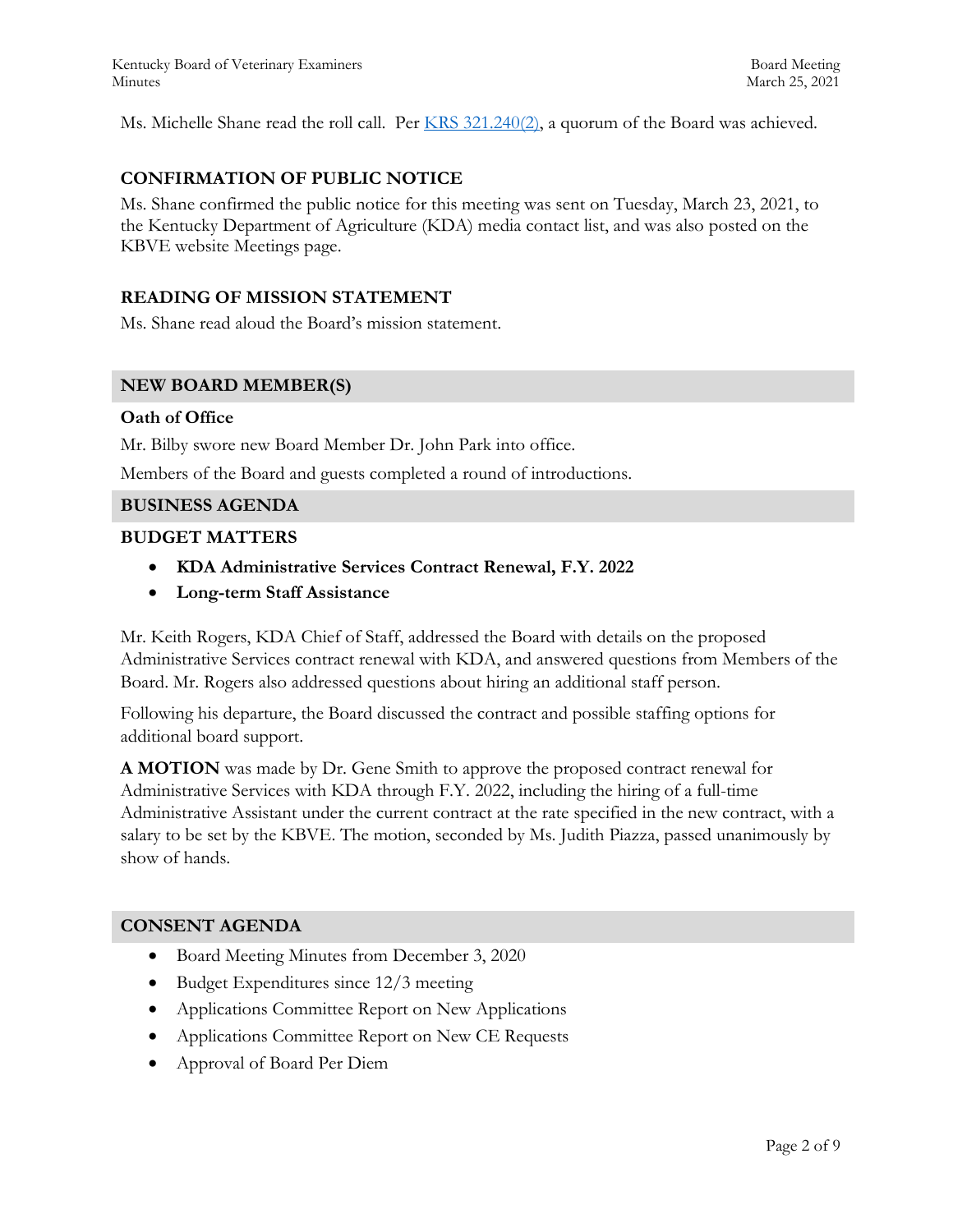**A MOTION** was made by Dr. Dale Eckert to approve the consent agenda. The motion, seconded by Dr. Amy Staton, passed by a unanimous show of hands.

# **Budget**

The budget expenditures and revenue approved are summarized for F.Y. 2021, July 1, 2020, through March 16, 2021, as follows:

- Receipts =  $$535,330$
- Expenditures =  $$260,571$
- Current Balance =  $$1,274,552$

Applications Committee Reports.

- Report on New Applications
- Report on New CE Requests

The Applications Committee Reports are as follows in Table 1: Approved Applicants for Licensure and Certification, and Table 2: Approved CE Requests. The Board approved 13 veterinarian and 15 veterinary technician applications for licensure, one (1) animal euthanasia specialist application for certification, and two (2) veterinarian applications for licensure with conditions. The Board approved CE requests for 14.5 hours of CE for veterinarians and 3.5 hours of CE for veterinary technicians.

| Table 1: Approved Applicants for Licensure and Certification |                   |                  |                     |               |  |  |  |
|--------------------------------------------------------------|-------------------|------------------|---------------------|---------------|--|--|--|
| Row<br>#                                                     | <b>First Name</b> | <b>Last Name</b> | <b>License Type</b> | App. Type     |  |  |  |
| $\mathbf{1}$                                                 | Casey N.          | Barwell          | Veterinarian        | Endorsement   |  |  |  |
| $\mathcal{L}$                                                | Matthew T.        | <b>Brokken</b>   | Veterinarian        | Endorsement   |  |  |  |
| 3                                                            | Lauren E.         | <b>Dodd</b>      | Veterinarian        | Endorsement   |  |  |  |
| $\overline{4}$                                               | Melissa S.        | Fenn             | Veterinarian        | Endorsement   |  |  |  |
| 5                                                            | Fernando          | Garcia Seeber    | Veterinarian        | Endorsement   |  |  |  |
| 6                                                            | Rebecca E.        | Gompf            | Veterinarian        | Endorsement   |  |  |  |
| 7                                                            | Kevin G.          | Harbin           | Veterinarian        | Endorsement   |  |  |  |
| 8                                                            | Donald J.         | Harris           | Veterinarian        | Endorsement   |  |  |  |
| 9                                                            | Chaya D.          | Hirsch           | Veterinarian        | Endorsement   |  |  |  |
| 10                                                           | Karl C.           | Maritato         | Veterinarian        | Endorsement   |  |  |  |
| 11                                                           | Mark E.           | O'Sullivan       | Veterinarian        | Endorsement   |  |  |  |
| 12                                                           | Scott W.          | Pierce           | Veterinarian        | Reinstatement |  |  |  |
| 13                                                           | Brian L.          | Tripp            | Veterinarian        | Endorsement   |  |  |  |
| 14                                                           | Lisa A.           | Warren           | Veterinarian        | Endorsement   |  |  |  |
| 15                                                           | Erin K.           | Wilborn          | Veterinarian        | Endorsement   |  |  |  |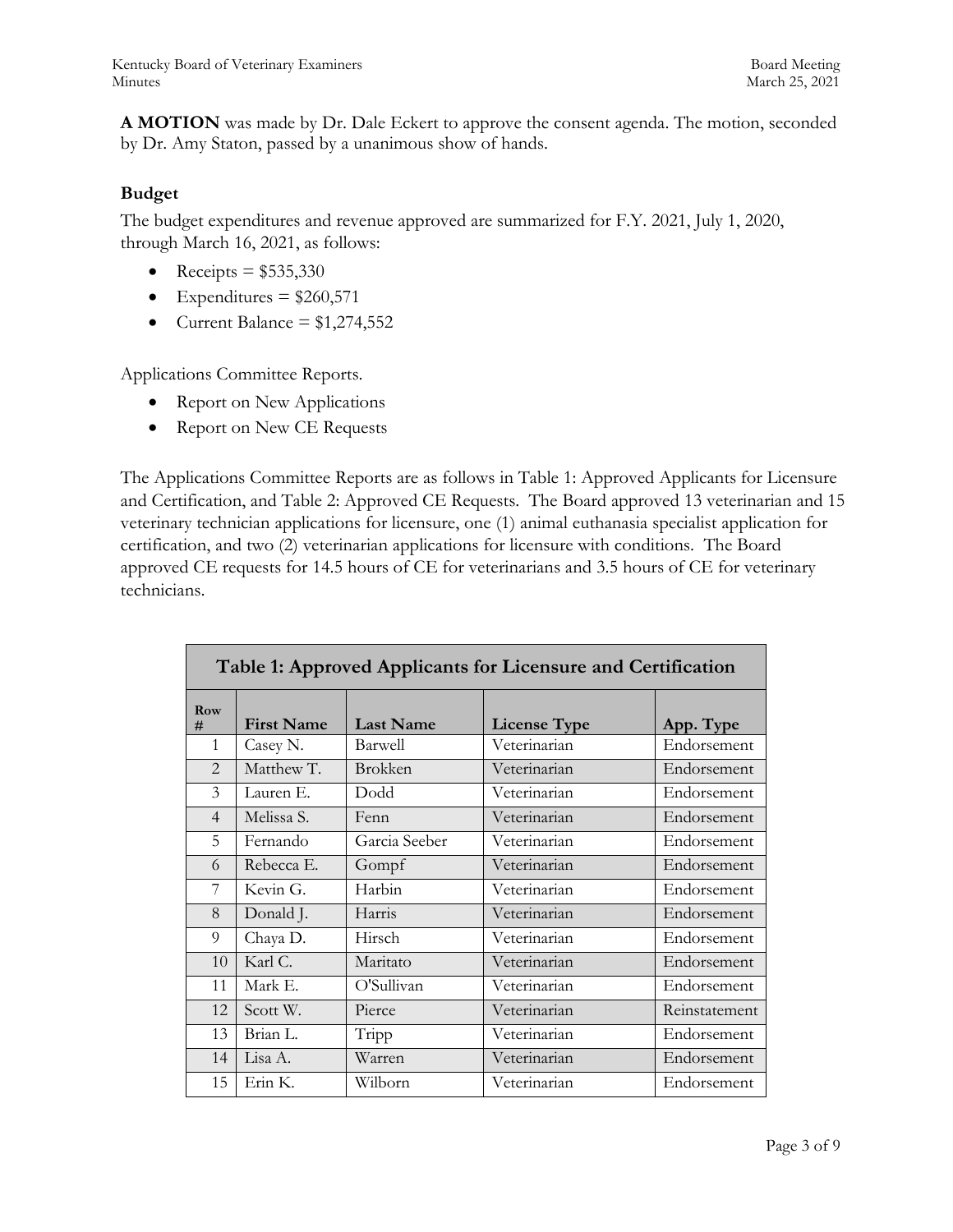| <b>Row</b><br># | <b>First Name</b> | <b>Last Name</b> | <b>License Type</b>   | App. Type     |
|-----------------|-------------------|------------------|-----------------------|---------------|
| 16              | Samantha J.       | Dye              | Veterinary Technician | Endorsement   |
| 17              | Taylor L.         | Hines            | Veterinary Technician | <b>New</b>    |
| 18              | Hillarey J.       | Kriegler         | Veterinary Technician | Reinstatement |
| 19              | Hannah L.         | Nall             | Veterinary Technician | <b>New</b>    |
| 20              | Michaela B.       | Norman           | Veterinary Technician | <b>New</b>    |
| 21              | Tyler J.          | Papineau         | Veterinary Technician | Reinstatement |
| 22              | Madison A.        | Rath             | Veterinary Technician | <b>New</b>    |
| 23              | Jennifer L.       | Schafer          | Veterinary Technician | Endorsement   |
| 24              | Brittany N.       | Smith            | Veterinary Technician | <b>New</b>    |
| 25              | Erika M           | Squires          | Veterinary Technician | <b>New</b>    |
| 26              | Shannon M.        | Summers          | Veterinary Technician | Endorsement   |
| 27              | Sarah E.          | Terrell          | Veterinary Technician | <b>New</b>    |
| 28              | Sioux M.          | Thomas           | Veterinary Technician | <b>New</b>    |
| 29              | Kayla N.          | VanHook          | Veterinary Technician | <b>New</b>    |
| 30              | Jessica A.        | Zona             | Veterinary Technician | Endorsement   |
| 31              | John T.           | Davis            | Euthanasia Specialist | Reinstatement |

| <b>Table 2: Approved CE Requests</b>  |                           |                              |               |                   |  |  |  |
|---------------------------------------|---------------------------|------------------------------|---------------|-------------------|--|--|--|
|                                       |                           | <b>CE Hours</b><br>Requested |               |                   |  |  |  |
|                                       |                           |                              |               |                   |  |  |  |
|                                       |                           |                              | <b>Vet</b>    | Date of           |  |  |  |
| <b>Course Title</b>                   | Sponsor / Provider        | Vet                          | <b>Techs</b>  | Program(s)        |  |  |  |
| Veterinary Trauma & Critical Care     | <b>ACVECC VetCOT</b>      | 8                            |               | $04/09 - 11/2021$ |  |  |  |
| Symposium                             | American College of       |                              |               |                   |  |  |  |
|                                       | Veterinary Emergency and  |                              |               |                   |  |  |  |
|                                       | Critical Care (AACVECC)   |                              |               |                   |  |  |  |
|                                       | and Veterinary Committee  |                              |               |                   |  |  |  |
|                                       | on Trauma (VetCOT)        |                              |               |                   |  |  |  |
|                                       |                           |                              |               |                   |  |  |  |
| Separation Anxiety in a Post-COVID    | Cincinnati VMA            | $\mathfrak{D}$               |               | 3/23/2021         |  |  |  |
| World                                 |                           |                              |               |                   |  |  |  |
|                                       |                           |                              |               |                   |  |  |  |
| <b>Controlled Substance Diversion</b> | Tennessee Tech University | $\mathfrak{D}$               | $\mathcal{L}$ | Online-           |  |  |  |
| Medicine: Policy, Strategy, & Ethics  |                           |                              |               | On Demand         |  |  |  |
| Johne's Disease Diagnostic            | UK Veterinary Diagnostic  | 1.5                          | 1.5           | 2/18/2021         |  |  |  |
| Dilemmas                              | Laboratory                |                              |               |                   |  |  |  |
| Be Successful On Purpose              | Zoetis                    | $\mathbf{1}$                 |               | 2/16/2021         |  |  |  |
|                                       |                           |                              |               |                   |  |  |  |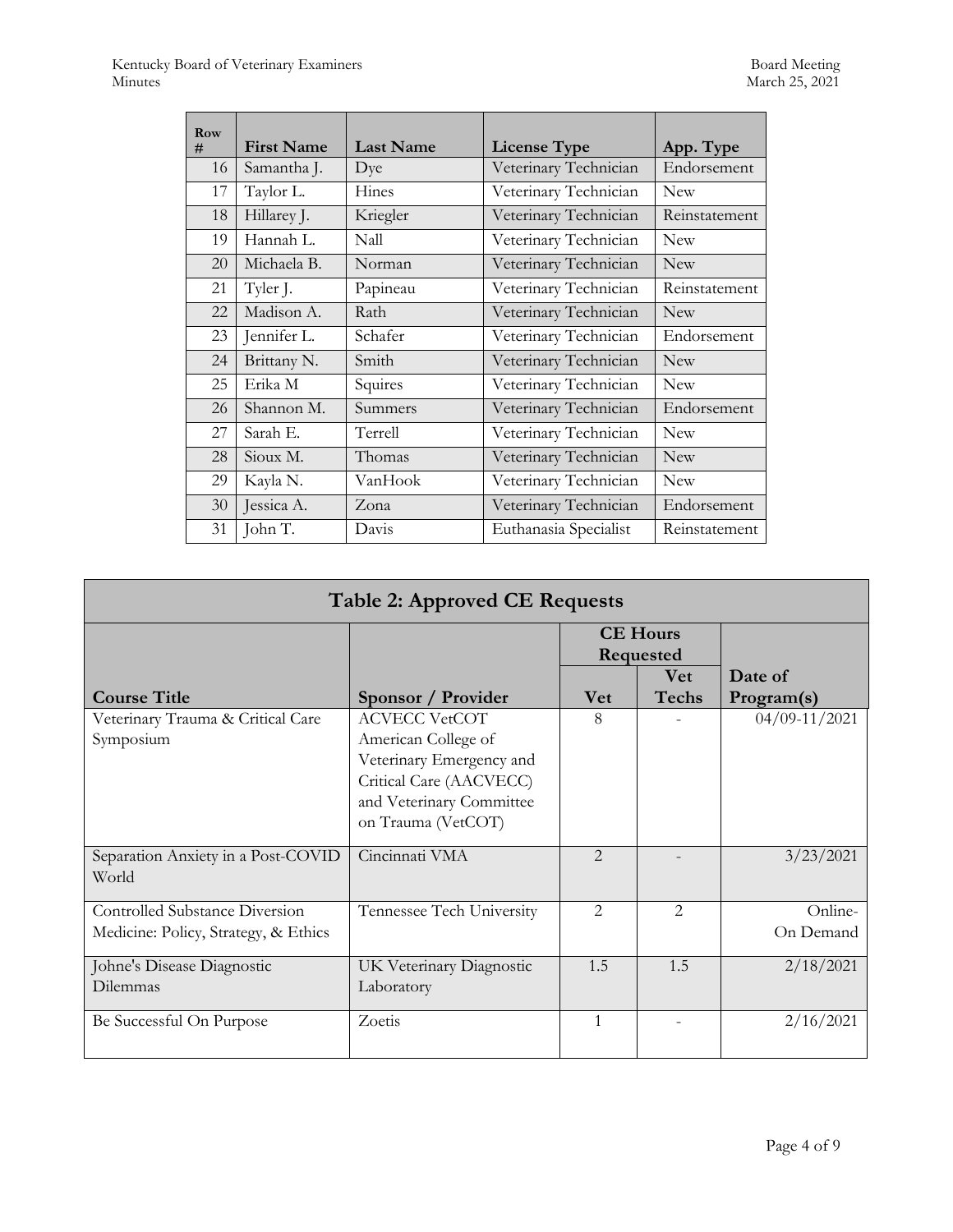### **BUSINESS AGENDA**

#### **BUDGET MATTERS**

**F.Y. 2022 Kentucky General Assembly Budget**

The allotment increase was included in the budget forwarded to the Governor for signature.

**Database upgrade related to vet and vet tech renewal** 

**A MOTION** was made by Dr. Staton to approve the database upgrades for online renewals at a cost of \$2,600 to PPC/DOI. The motion, seconded by Dr. Stephanie Kennedy, passed unanimously by show of hands.

### **INTRODUCTIONS**

- Kentucky State Veterinarian, Dr. Katie Flynn
- Kentucky Deputy State Veterinarian, Dr. Alex Hagan

Dr. Flynn provided highlights to multiple OSV initiatives and partnerships. Highlights included:

- o Two federal grants, one for CWD to place cameras on farm perimeter to document interactions between wildlife and farm, and another for emergency response and preparedness response to be used for food biosecurity preparedness.
- o Working with 12 states on food supply biosecurity
- o Continues initiative to review and modernize species and disease regulations
- o OSV Hiring
- o Partnerships with industry for internships and residencies to promote food animal medical with veterinarian students

# **SARS-CoV-2 / COVID-19 UPDATE AND DISCUSSION**

### **Discussion on Lifting of Restrictions.**

Ms. Shane and Ms. Debra Hamelback discussed comments received at the both the KBVE and KVMA offices, respectively, from the public as well as practitioners in the community; many commenters are upset that clients are still limited from entering the building. Current Board Orders do allow client entry if cleaning protocols are followed, but many licensees have decided to stay curbside. There are also questions related to how protocols change if the staff are vaccinated. The Board discussed these issues, and opened the floor to guest attendee comments.

Members briefly discussed House Joint Resolution (HJR) 77 [https://apps.legislature.ky.gov/record/21RS/hjr77.html.](https://apps.legislature.ky.gov/record/21RS/hjr77.html) Thanks to legal proceeding, this resolution is still in flux.

The Board determined to ask for explicit issues with current Board orders, and planned to discuss an update over email. Not currently considering lifting restrictions, as mandate is to protect the public.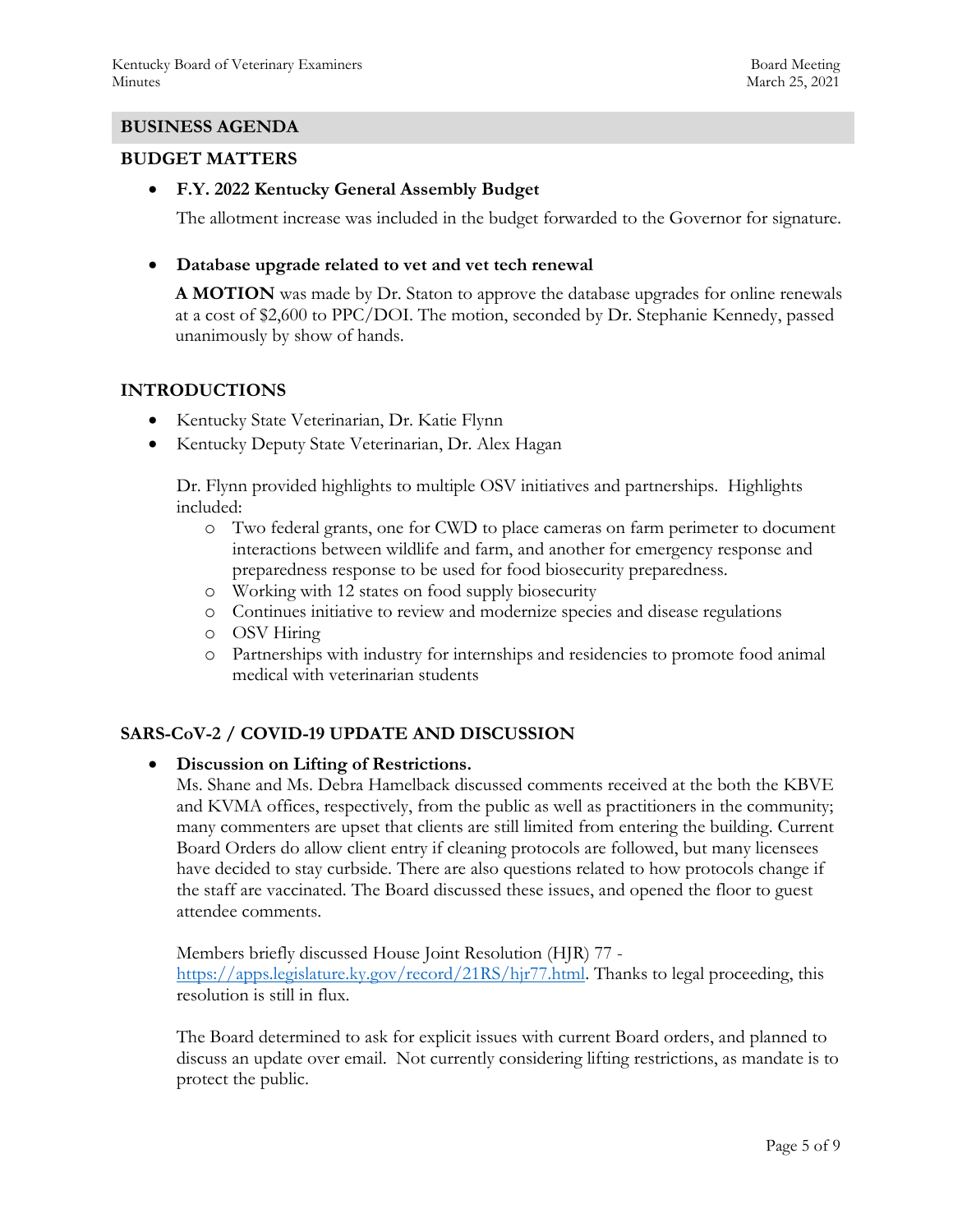# **KVMA UPDATE**

 **Mentor Vet Program**. Dr. Deb Shoulders, KVMA President, provided an update on a new initiative from the professional organization which will offer coaching and mentoring to new (1-5 years) graduate veterinarians.

### **OLD BUSINESS**

- **AAVSB Update** 
	- o Call for Nominations
	- o DEA Comment Period for SORS NPRM & Opioid and Diversion Awareness
- **Industrial Hemp** Tabled until later meeting.

### **US Army "Operation Coal Country"**

Members of the Board and legal counsel reviewed the response submitted by CPT Hutsebaut, DVM, and are pleased to see U.S. Army personnel working to address the concerns expressed by the KBVE following the February meeting.

The Board requests that the mission participants continue their efforts of partnering with local clinics for aftercare. The KBVE will require that the veterinary unit of Operation Coal Country submit a report to the Board following their mission. The report should include the following metric information:

- o Name, jurisdiction of licensure, and license numbers for each participating veterinarian
- o Number of each patient species seen
- o List and number of each service provided
- o List of cases that required aftercare, with summarized details from each aftercare case

The KBVE would like to see such a report submitted to the Board each time this training mission occurs in Kentucky. Mr. Bilby will work with Ms. Shane to draft a letter with these requirements and issue to CPT Hutsebaut, DVM.

### **LICENSURE STATUS REPORT**

- **Veterinarians.** 2,402 Active licenses, up 11 licenses from the last report, and down 161 from the same time period in 2020; there are also currently 37 Inactive veterinarian licenses and one (1) Special Permits. Eleven (11) veterinarians retired their licenses.
- **Veterinary Technicians.** 454 Active licenses, up down five (5) licenses from the last report, and up12 licenses from the same time period in 2020; there is also currently ten (10) Inactive veterinary technician license. Two (2) veterinary technicians retired their license.
- **Certified Animal Control Agencies**. 53 Active certificates, the same from the last report, and down six (6) from the same time period in 2020; and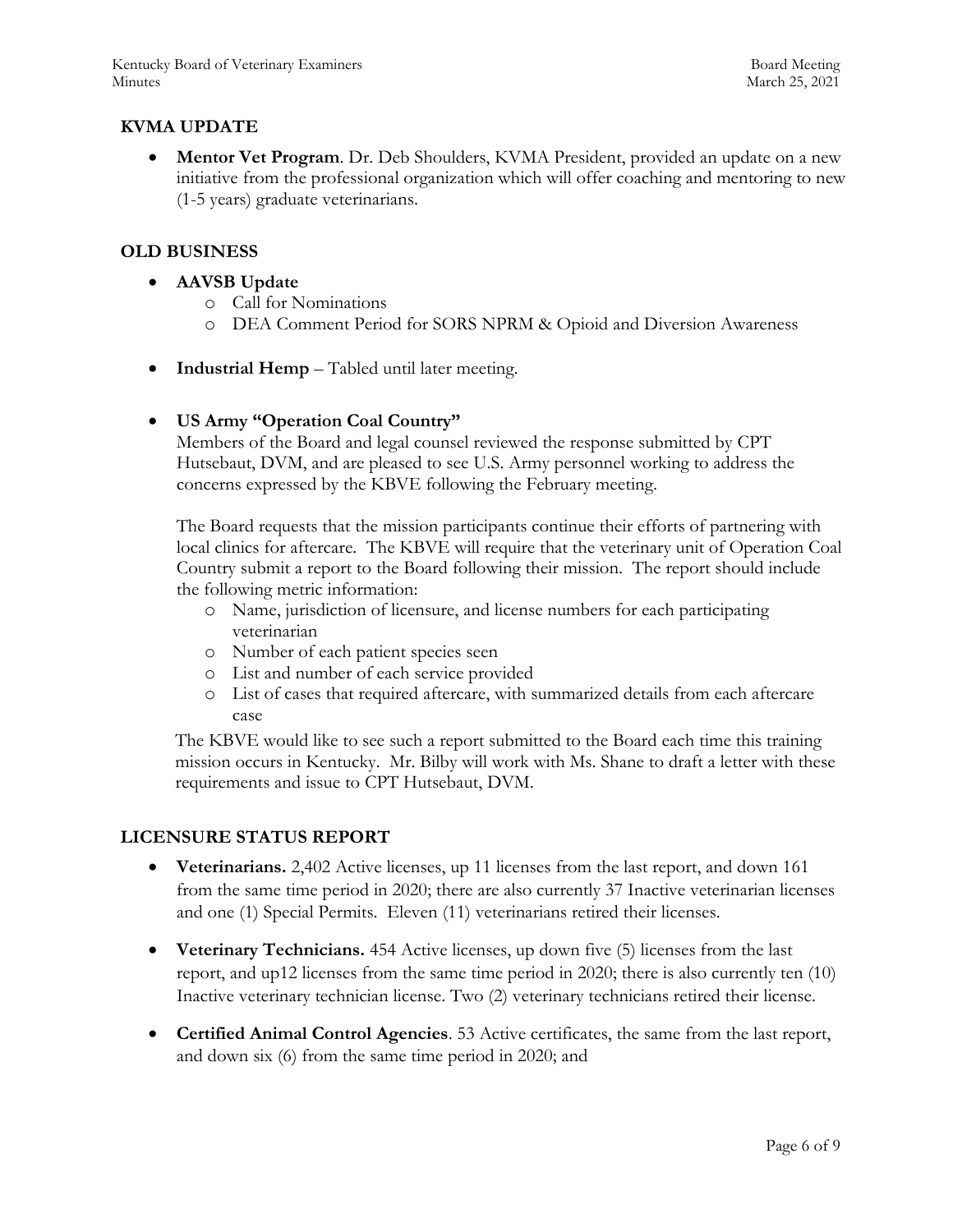Kentucky Board of Veterinary Examiners and the state of the Board Meeting Board Meeting Minutes March 25, 2021

 **Certified Animal Euthanasia Specialists**. 174 Active certificates, down three (3) from the last report, and down 46 from the same period in 2020; there are also currently 17 Inactive animal euthanasia specialist certificates.

### **APPLICATIONS COMMITTEE REPORT**

Dr. Kennedy presented the Applications Committee Reports, and discussed with the Board some considerations about three applicants.

### **WELLNESS COMMITTEE REPORT**

**A MOTION** was made by Dr. Smith to enter into executive session to discuss multiple individuals in the Wellness Report. The motion, seconded by Dr. Eckert, passed unanimously by show of hands. The Board entered into executive session at 2:57 PM.

The Board returned to regular session at 3:06 PM.

### **EDUCATION AND OUTREACH COMMITTEE**

Euthanasia Course Curriculum Update - TABLED

### **SALES REPORTS**

None this round.

### **COMPLAINTS SCREENING COMMITTEE REPORT**

Mr. Bilby presented the recommendations from the Complaints Screening Committee.

- **2018-21** monitoring Settlement Agreement
- 2019-11 tabled
- **2019-13**  tabled
- **2019-15**  closed
- **2019-21**  closed
- **2019-37**  closed
- **2020-05**  closed
- **2020-08**  tabled pending outcome of federal charges
- **2020-18**  ongoing
- $2020 24 \text{ongoing}$
- **2020-29**  tabled pending outcome of federal charges
- 2020-31 tabled
- $2020 34 \text{ongoing}$
- $2020 36 -$  ongoing
- **2020-43**  monitoring Settlement Agreement
- **2020-44**  ongoing
- $\bullet$  **2020-47** closed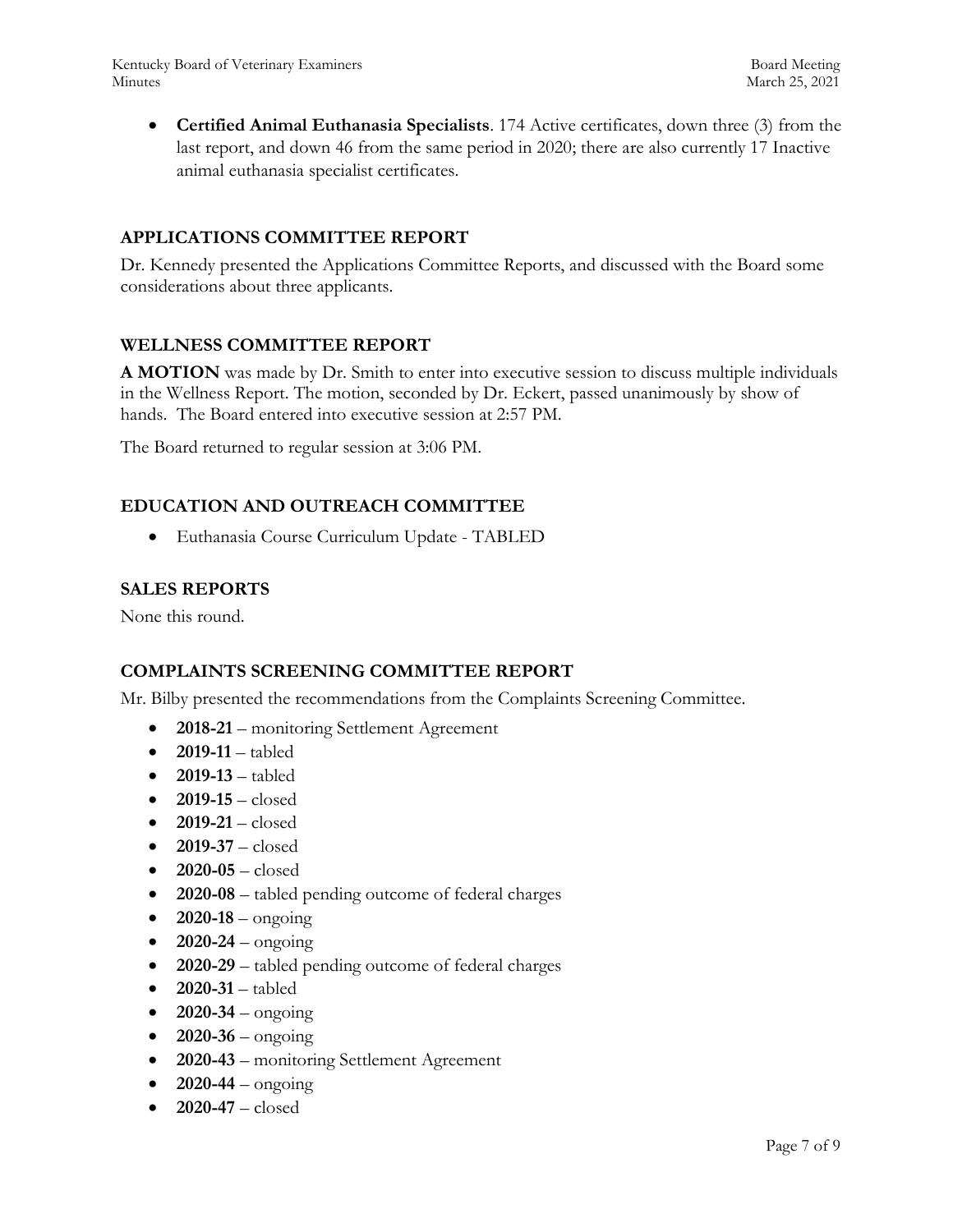Kentucky Board of Veterinary Examiners and the state of the Board Meeting Board Meeting Minutes March 25, 2021

- **2020-48**  dismissed
- $2020-49 \text{ongoing}$
- $2020 51 \text{ongoing}$
- $2020 52 \text{ongoing}$
- **2021-01**  dismissed
- $2021-02 -$  ongoing
- $2021 03 \text{ongoing}$
- $2021-04 \text{ongoing}$
- **2021-05** dismissed
- $\bullet$  **2021-06** ongoing
- **2021-07** dismissed
- $\bullet$  **2021-08** ongoing

# **OPEN DISCUSSION / NEW BUSINESS**

- Renewed contract with ICVA for NAVLE Testing; contract renewal pending with AAVSB for VTNE
- Questions pending from the Board's Office
	- o An inquiry related to tele-triage

Chairman Wills called a meeting break from 3:13 PM – 3:25 PM. Ms. Piazza did not return from the break.

- Other Items for discussion
	- o Possible new case from the KYBOP

Dr. Wills introduced a pharmacy case out of Maryland, and discussed the grandfathering of Hearthill veterinary products.

# **GOVERNMENT AFFAIRS COMMITTEE**

Joe Bilby provided an overview of the revision effort, how statutes and regulation revisions differ, how statutory changes occur, including sponsorship and limits on lobbying, and some of the supporting and dissenting parties which may weigh-in on these revisions. Ms. Shane provided an overview of the current mark-up draft statute revisions.

- Practice Act Modernization Effort Members of the Board dove into revision efforts on the following statutes:
	- o [KRS 321.230](https://apps.legislature.ky.gov/law/statutes/statute.aspx?id=45329) Board of Veterinary Examiners -- Membership -- Qualifications Appointment -- Terms -- Vacancies – Compensation
- All other proposed edits slated for review this day were tabled for discussion until a future dedicated meeting -
	- o [KRS 321.175](https://apps.legislature.ky.gov/law/statutes/statute.aspx?id=45320) Purpose of chapter
	- o [KRS 321.181](https://apps.legislature.ky.gov/law/statutes/statute.aspx?id=45321) Definitions for chapter
	- o [KRS 321.235](https://apps.legislature.ky.gov/law/statutes/statute.aspx?id=45330) Powers and duties of board -- Personal immunity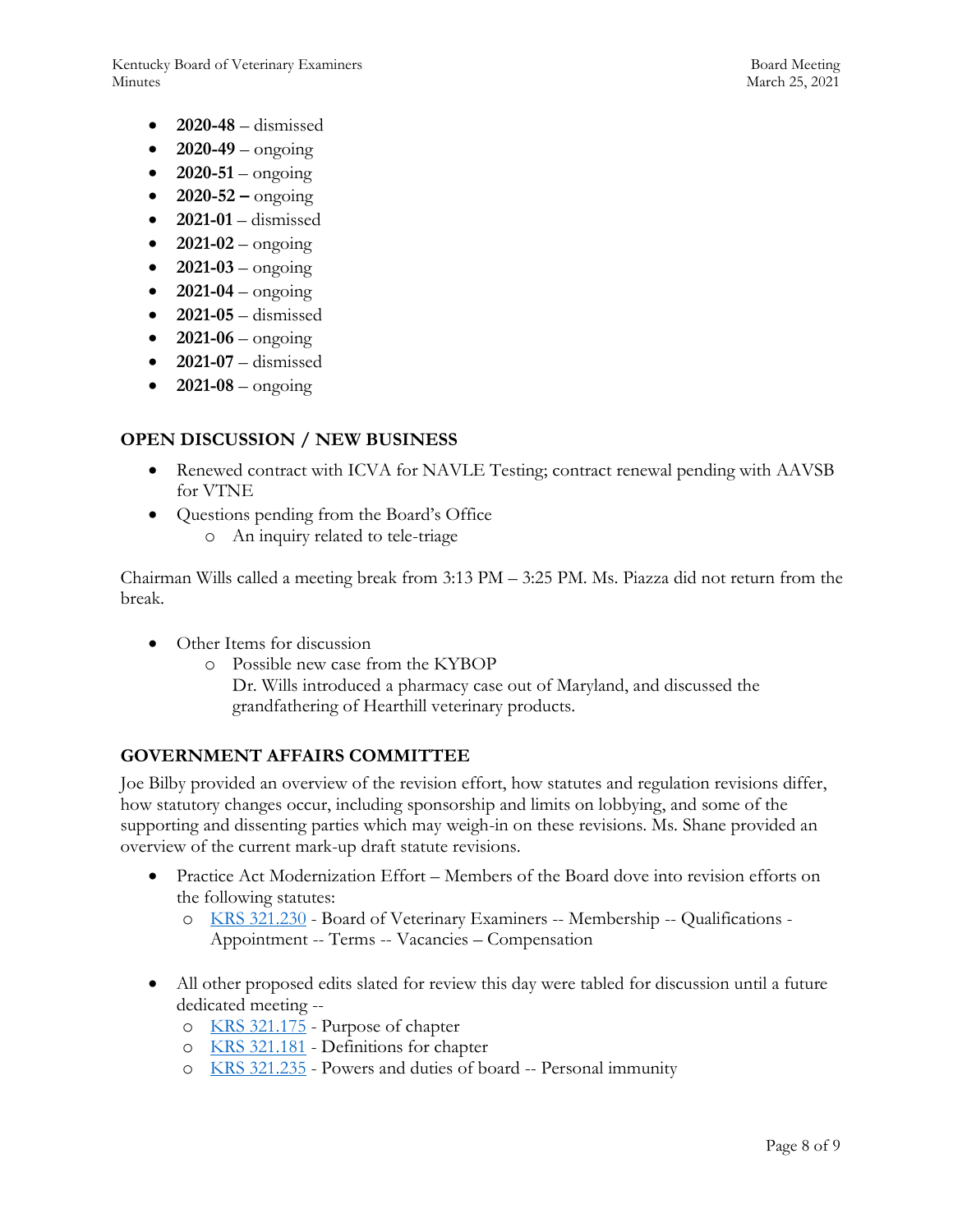- o [KRS 321.240](https://apps.legislature.ky.gov/law/statutes/statute.aspx?id=45333) Board officers -- Meetings -- Notice of examinations -- Seal -- Administrative regulations
- o [KRS 321.320](https://apps.legislature.ky.gov/law/statutes/statute.aspx?id=31399) Revolving fund for administration
- o KRS NEW Severability
- o [KRS 321.190](https://apps.legislature.ky.gov/law/statutes/statute.aspx?id=45323) License required to practice veterinary medicine
- o [KRS 321.193](https://apps.legislature.ky.gov/law/statutes/statute.aspx?id=45324) Veterinarian's license -- Requirements
- o [KRS 321.200](https://apps.legislature.ky.gov/law/statutes/statute.aspx?id=45325) Exemptions from application of chapter
- o [KRS 321.201](https://apps.legislature.ky.gov/law/statutes/statute.aspx?id=45326) Special permits -- Duration
- o KRS NEW Temporary Permits; Qualifications for a Temporary Permit -- Emergency Practice
- o [KRS 321.221](https://apps.legislature.ky.gov/law/statutes/statute.aspx?id=31387) Licensure by endorsement for veterinarians licensed in other jurisdictions
- o [KRS 321.211](https://apps.legislature.ky.gov/law/statutes/statute.aspx?id=45328) Renewal of [veterinarian] license -- Fees -- Expiration and termination of license -- Reinstatement -- Continuing education – Retired or inactive licensure status

# **PROPOSED ADDITIONAL MEETINGS**

Additional meetings will be needed for work on Practice Act Modernization initiative. Chairman Wills asked Members of the Board to consider meeting on April 29 or another date in early May.

### **NEXT MEETING**

**May 27, 2021 Online Zoom Meeting**

# **ADJOURNMENT**

Chairman Wills adjourned the meeting at 4:02 pm.

These Meeting Minutes were approved by the Board on April 29, 2021.

 $\sim$  every. We get  $\mathcal{D}(N)$ 

Steven J. Wills, DVM, Chairman of the Board

Minutes Reviewed by: Joe a. Bilby. Legal Counsel

PRESIDING OFFICER: Steven J. Wills, DVM, Board Chairman Minutes Recorded by: Michelle M. Shane, Executive Director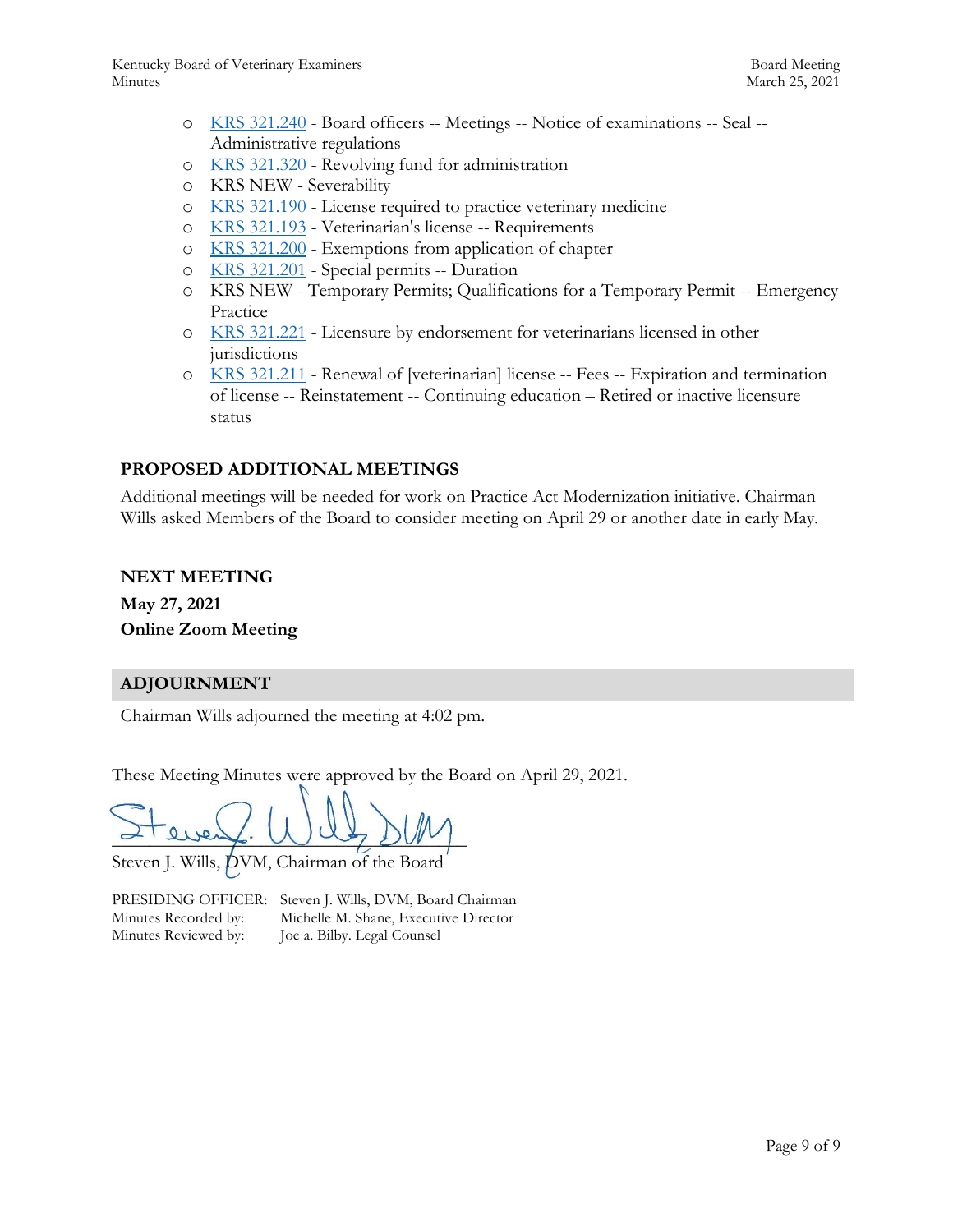

# **KENTUCKY BOARD OF VETERINARY EXAMINERS**

107 Corporate Drive, Second Floor, Frankfort, KY 40601 Office: 502-782-0273 • Fax: 502-695-5887 kybve.com  $\bullet$  yet $(\partial_k ky.gov)$ 

# **Special Meeting Agenda**

**March 25, 2021 – Special Meeting, per [Executive Order 2020-215](https://governor.ky.gov/attachments/20200306_Executive-Order_2020-215.pdf)** & **[KRS 61.823](https://apps.legislature.ky.gov/law/statutes/statute.aspx?id=23047) Meeting Location: Video Teleconference Only**

**Join the Zoom Meeting online:** 

[https://us02web.zoom.us/j/87111720657?pwd=OHFVdS90dXJhZEFTZ0wwTEp3eVpuQ](https://us02web.zoom.us/j/87111720657?pwd=OHFVdS90dXJhZEFTZ0wwTEp3eVpuQT09) [T09](https://us02web.zoom.us/j/87111720657?pwd=OHFVdS90dXJhZEFTZ0wwTEp3eVpuQT09) Meeting ID: 871 1172 0657

Passcode: 148051

**One tap mobile**

+13017158592,,87111720657# US (Washington DC) 13126266799,,87111720657# +US (Chicago)

**Dial by your location (any number will work)** - Meeting ID: 871 1172 0657

 +1 301 715 8592 US (Washington DC) +1 312 626 6799 US (Chicago) +1 929 436 2866 US (New York) +1 253 215 8782 US (Tacoma) +1 346 248 7799 US (Houston) +1 669 900 6833 US (San Jose)

# 10:00 AM **COMMITTEE MEETINGS – CLOSED TO THE PUBLIC**

- Complaints Screening Committee
- Applications Committee
- 1:00 PM **CALL TO ORDER**

# **ROLL CALL / ESTABLISHMENT OF QUORUM**

# **CONFIRMATION OF PUBLIC NOTICE**

# **READING OF MISSION STATEMENT**

# **NEW BOARD MEMBER**

Oath of Office

# **INTRODUCTIONS**

- Board Members
- Kentucky State Veterinarian, Dr. Katie Flynn
- Kentucky Deputy State Veterinarian, Dr. Alex Hagan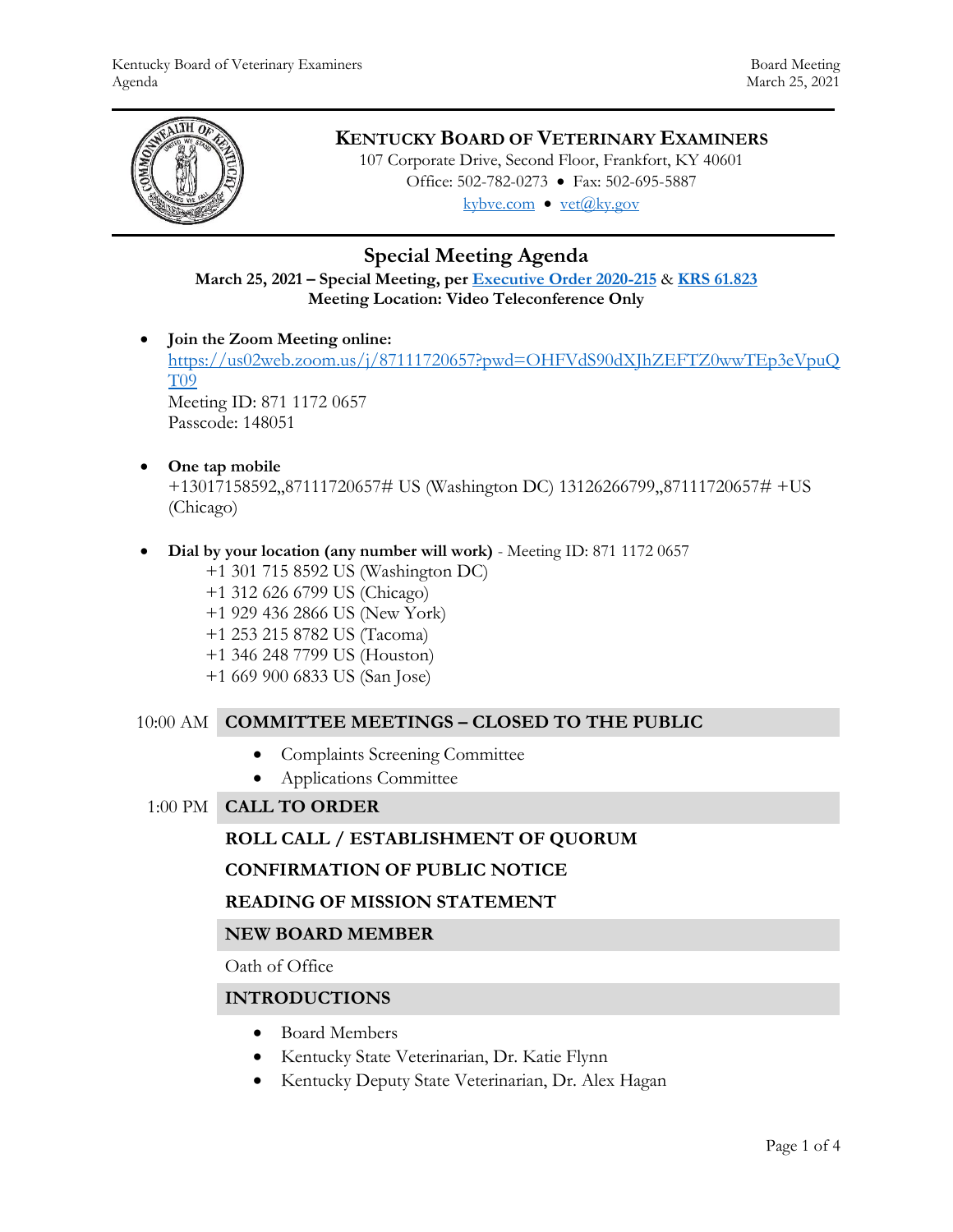# **CONSENT AGENDA**

- Board Meeting Minutes from February 4, 2021
- Budget Expenditures since 2/4 meeting
- Applications Committee Report on New Applications
- Applications Committee Report on New CE Requests
- Approval of Board Per Diem

# **BUSINESS AGENDA**

#### **BUDGET MATTERS**

- F.Y. 2022 Kentucky General Assembly Budget
- Database upgrade required related to online renewals
- KDA Administrative Services Contract Renewal, F.Y. 2022 presented by Mr. Keith Rogers, KDA Chief of Staff
- Long-term Staff Assistance
	- o New Employee Personnel Job Class Grades
	- o Timeline for hire

### **SARS-CoV-2 / COVID-19 UPDATE AND DISCUSSION**

- Discussion on Lifting of Restrictions. NOTE: House Joint Resolution (HJR) 77 - <https://apps.legislature.ky.gov/record/21RS/hjr77.html>
- Public Comments
- Comments from the Veterinary Community

# **KVMA UPDATE**

Mentor Vet Program

### **OLD BUSINESS**

- **AAVSB Update**
	- o Call for Nominations
	- o DEA Comment Period for SORS NPRM & Opioid and Diversion Awareness
- **Industrial Hemp** Working Group Assignment
- **US Army "Operation Coal Country" -** CPT Hutsebaut, DVM

# **LICENSURE STATUS REPORT APPLICATIONS COMMITTEE REPORT WELLNESS COMMITTEE REPORT**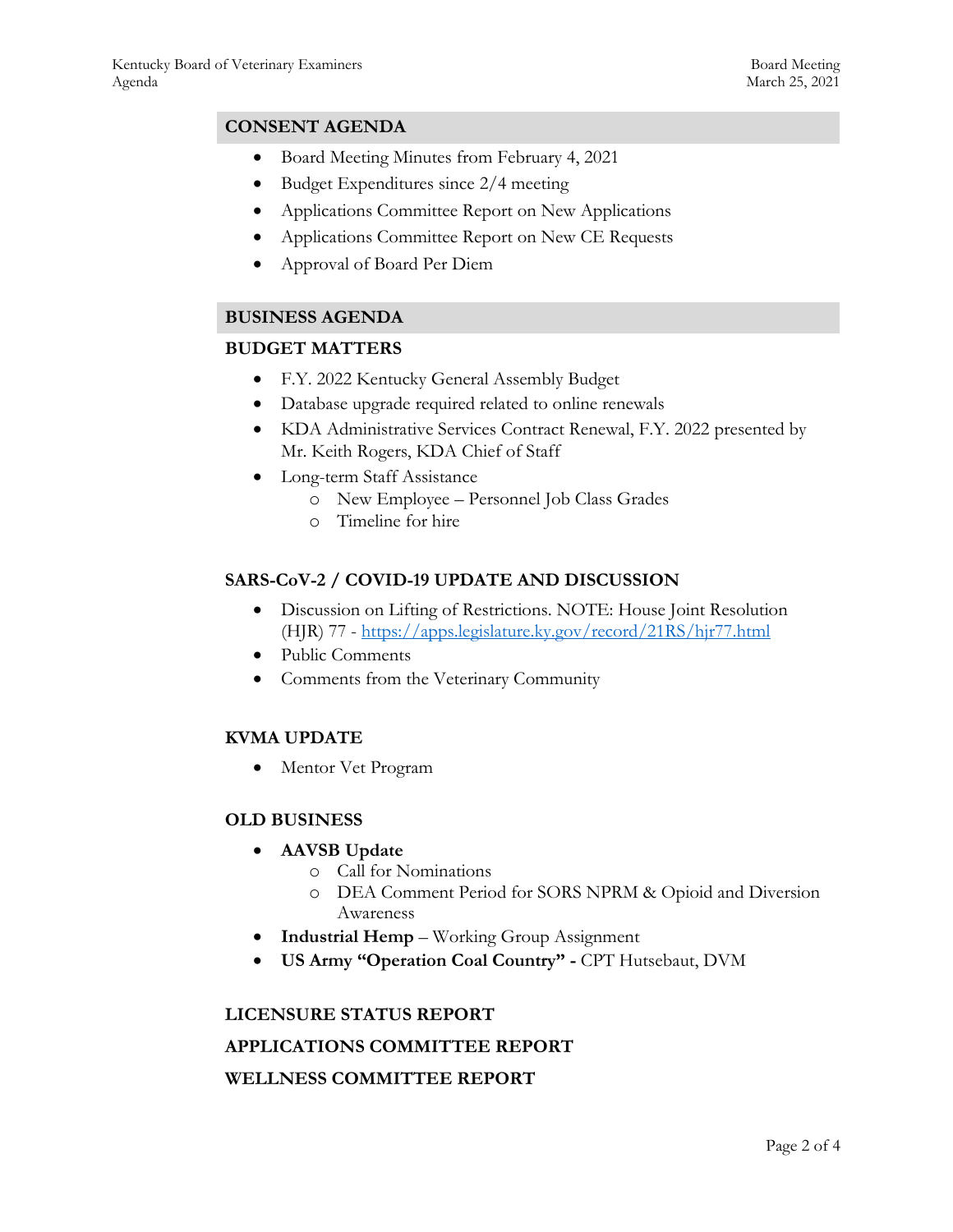# **EDUCATION AND OUTREACH COMMITTEE**

Euthanasia Course Curriculum Update

### **SALES REPORTS**

- Fasig-Tipton
- Keeneland

### **COMPLAINTS SCREENING COMMITTEE REPORT**

- **2018-21**
- **2019-11**
- **2019-13**
- **2019-15**
- **2019-21**
- **2019-37**
- **2020-05**
- **2020-08**
- **2020-18**
- **2020-24**
- **2020-29**
- **2020-31**
- **2020-34**
- **2020-36**
- **2020-43**
- **2020-44**
- **2020-47**
- 
- **2020-48**
- **2020-49**
- **2020-51**
- **2021-01**
- **2021-02**
- **2021-03**
- **2021-04**
- **2021-05**
- **2021-06**
- **2021-07**
- **2021-08**

### **OPEN DISCUSSION / NEW BUSINESS**

- Renewed contract with ICVA for NAVLE Testing
- Questions pending from the Board's Office
- Other Items/Questions for Discussion